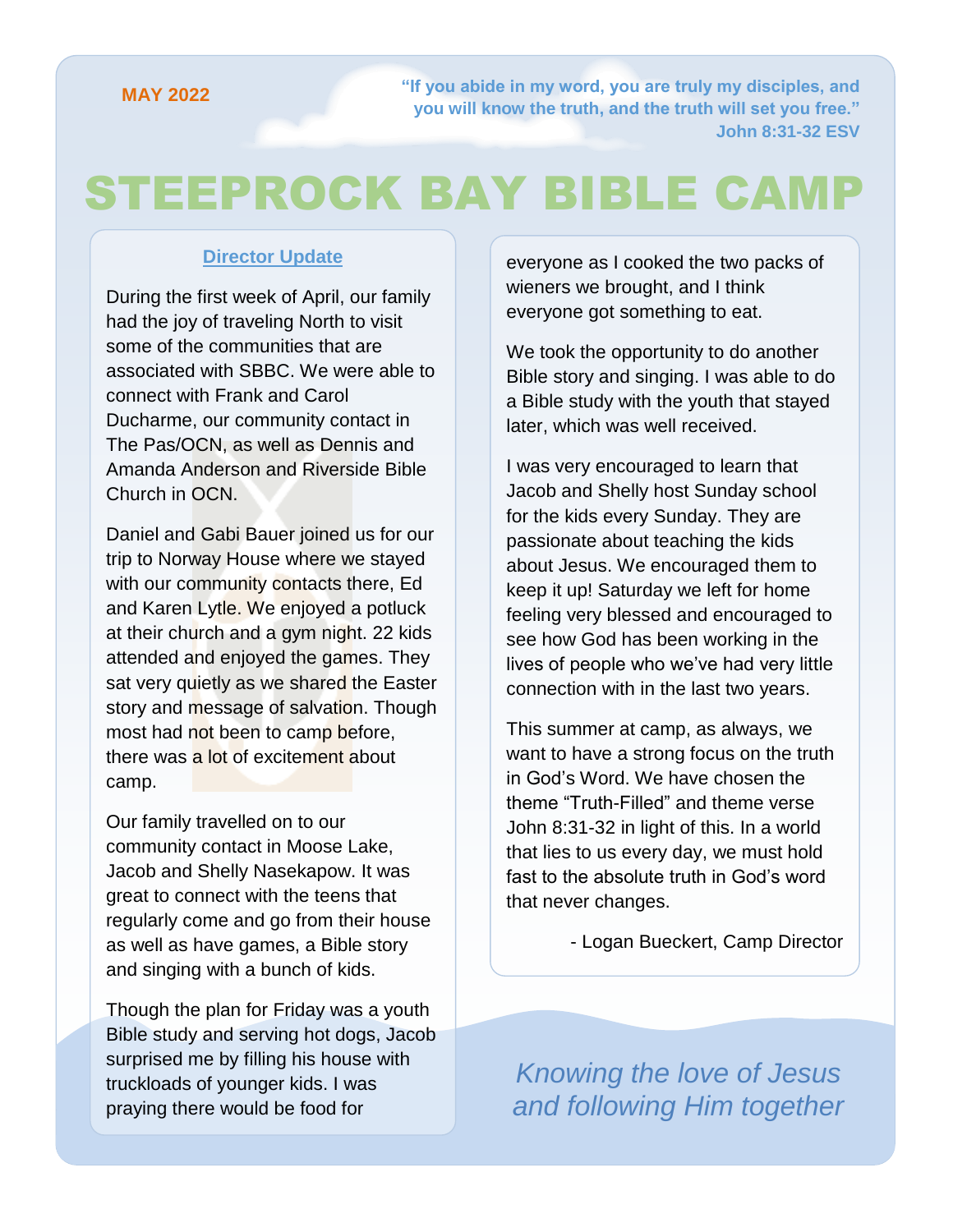### Camp 2022 is coming soon!

Apologies to those who received a poor quality print newsletter in March. Please visit our website to see the newsletter in proper color.

**ALC** II

**On Social Media**

Steeprock Bay Bible Camp Box 3107 Swan River, MB, R0L 1Z0 steeprockbaybiblecamp.ca

If you do not wish to receive this newsletter, please contact the camp by mail or email *info@steeprockbaybiblecamp.ca*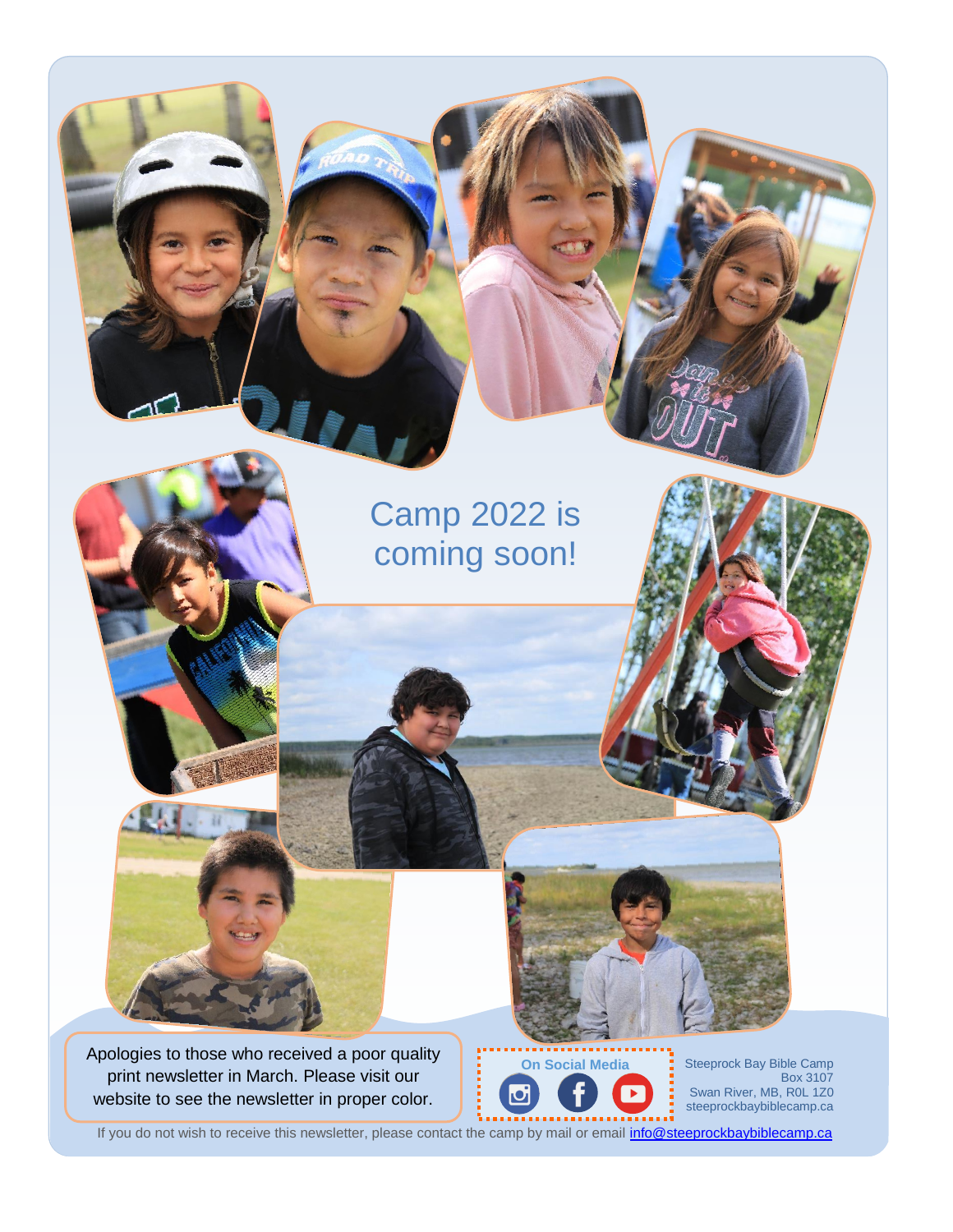## **So many great ways to get involved at Steeprock Bay Bible Camp!**

#### PRAY!

June 30-July 3 – Staff Training

July 4-9 – Teen Camp

July 11-16 – Sapotaweyak & Waymaker Program

July 18-23 – The Pas/OCN & Waymaker Program

July 23-26 – Family Camp

Aug 1-6 – Moose Lake

Aug 8-13 – Norway House

#### PI AN!

As outlined in our strategic plan, we will be holding a brainstorming session focused on facilities. You are welcome to join us in person at the camp 2PM **June 12, 2022** or email your ideas to [info@steeprockbaybiblecamp.ca](mailto:info@steeprockbaybiblecamp.ca)

before that date.

#### GIVE!

We are updating our canoe fleet! We would like to purchase five new canoes. Join us by donating \$800 towards a new canoe, \$400 for half a canoe, or any amount designated towards this project.

#### CELEBRATE!

We are looking forward to celebrating 60+ years of God's faithfulness at SBBC. Everyone is invited to join us at the camp **August 6, 2022**, starting at 2PM for an afternoon of activities, a hot dog supper, and a program of celebration at 7PM.

#### WORK!

Workers needed for the following:

May 28 – Work Bee

June 25 – Move-in Day

August 13 – Move-out Day

.

If you would like to receive this newsletter by email, please contact us at [info@steeprockbaybiblecamp.ca](mailto:info@steeprockbaybiblecamp.ca)